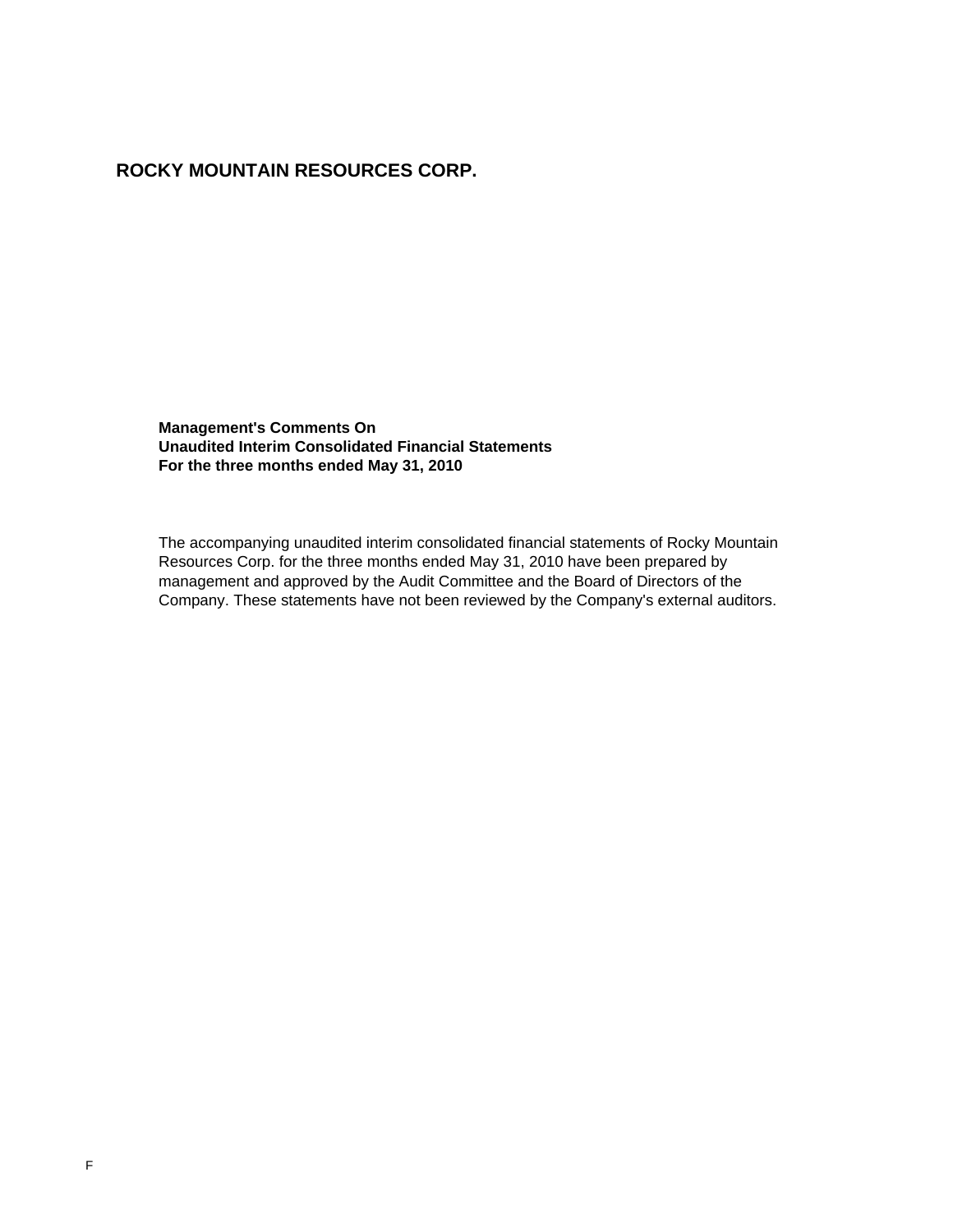# Rocky Mountain Resources Corp.

Consolidated Balance Sheets *(Unaudited - Prepared by Management)*

|                                          | May 31<br>2010  | February 28<br>2010 |
|------------------------------------------|-----------------|---------------------|
| <b>ASSETS</b>                            |                 |                     |
| Current assets:                          |                 |                     |
| Cash                                     | \$<br>523,773   | 1,076,988           |
| Amounts receivable                       | 12,505          | 9,764               |
| Prepaid expenses                         | 49,608          | 367                 |
| Short-term investments (Note 3)          | 4,020,000       | 3,000,000           |
|                                          | 4,605,886       | 4,087,119           |
| Equipment (Note 4)                       | 16,474          | 18,100              |
| <b>Reclamation bond</b>                  | 49,060          | 43,893              |
| Mineral properties (Note 5)              | 743,375         | 696,833             |
|                                          | \$<br>5,414,795 | 4,845,945           |
| LIABILITIES AND SHAREHOLDERS' EQUITY     |                 |                     |
| <b>Current liabilities</b>               |                 |                     |
| Accounts payable and accrued liabilities | \$<br>99,302    | 71,981              |
| Income tax payable                       | 143,720         | 499,938             |
|                                          | 243,022         | 571,919             |
|                                          |                 |                     |
| Shareholders' equity:                    |                 |                     |
| Share capital (Note 6)                   | 5,421,996       | 5,343,455           |
| Contributed surplus (Note 6)             | 730,020         | 699,571             |
| <b>Deficit</b>                           | (980, 243)      | (1,769,000)         |
|                                          | 5,171,773       | 4,274,026           |
|                                          | \$<br>5,414,795 | 4,845,945           |

See accompanying notes to consolidated financial statements.

Approved on behalf of the Board:

Signed: "William Radvak" **Director** 

**Signed: "Brian E. Bayley"** Director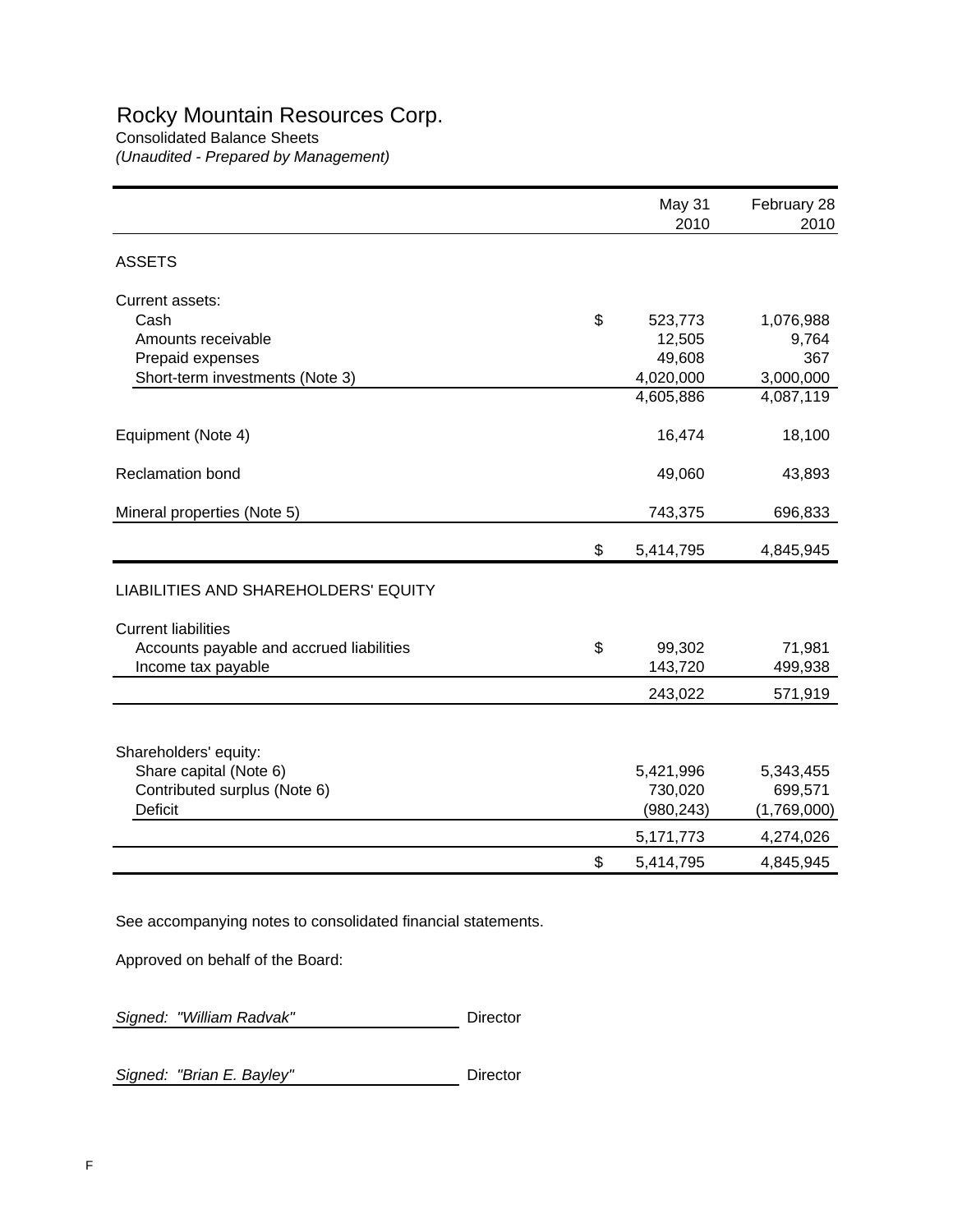# Rocky Mountain Resources Corp.

Consolidated Statements of Operations, Comprehensive Income (Loss) and Deficit

*(Unaudited - Prepared by Management)*

|                                                                  | Three months ended<br>May 31 |               |
|------------------------------------------------------------------|------------------------------|---------------|
|                                                                  | 2010                         | 2009          |
| Mineral property expenditures                                    | \$<br>87,352                 | 31,729        |
| Expenses:                                                        |                              |               |
| Audit and legal                                                  | 14,258                       | 14,533        |
| Consulting                                                       | 5,106                        |               |
| Depreciation                                                     | 1,626                        | 5,145         |
| Investor relations                                               | 20,969                       | 750           |
| Transfer agent, listing and filing fees                          | 1,876                        | 6,499         |
| Office and sundry                                                | 10,602                       | 6,472         |
| Office facilities and administrative services                    | 24,211                       | 19,625        |
| Salaries and benefits                                            | 27,493                       | 97,352        |
| Shareholder information                                          | 1,170                        | 517           |
| Stock-based compensation                                         | 30,449                       | 23,757        |
| <b>Travel</b>                                                    | 8,335                        | 4,408         |
|                                                                  | 146,095                      | 179,058       |
| Other (income) expenses:                                         |                              |               |
| Interest income                                                  | (7)                          | (133)         |
| Foreign exchange (gain) loss                                     | (2, 197)                     | 11,301        |
| Unrealized gain on short-term investments                        | (1,020,000)                  |               |
| Property review costs                                            |                              | 700           |
|                                                                  | (1,022,204)                  | 11,868        |
|                                                                  |                              |               |
| Net income (loss) and comprehensive income (loss) for the period | 788,757                      | (222, 655)    |
| Deficit, beginning of period                                     | (1,769,000)                  | (4, 199, 165) |
| Deficit, end of period                                           | \$<br>(980, 243)             | (4,421,820)   |
| Basic income (loss) per share                                    | \$<br>0.04                   | (0.01)        |
| Diluted income (loss) per share                                  | \$<br>0.04                   | (0.01)        |
| Basis weighted average number of common shares outstanding       | 18,012,728                   | 15,982,809    |
| Diluted weighted average number of common shares outstanding     | 19,835,235                   | 15,982,809    |

See accompanying notes to consolidated financial statements.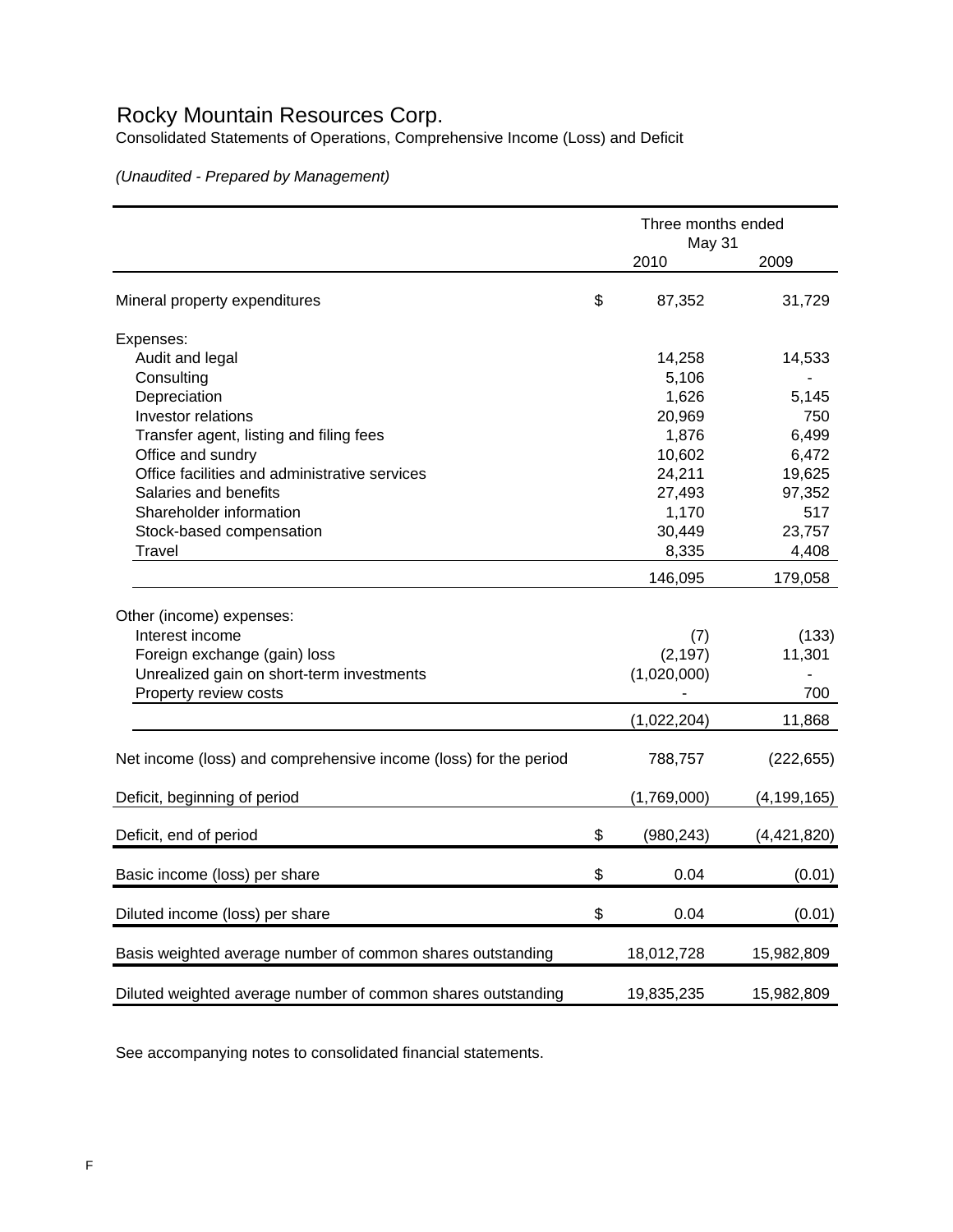# Rocky Mountain Resources Corp.

Consolidated Statements of Cash Flows

*(Unaudited - Prepared by Management)*

|                                               | Three months ended<br>May 31 |                |                  |
|-----------------------------------------------|------------------------------|----------------|------------------|
|                                               |                              | 2010           | 2009             |
| Cash provided by (used for):                  |                              |                |                  |
| Operating activities:                         |                              |                |                  |
| Income (loss) for the period                  | \$                           | 788,757        | (222, 655)       |
| Items not involving cash:                     |                              |                |                  |
| Depreciation                                  |                              | 1,626          | 5,145            |
| Stock-based compensation                      |                              | 30,449         | 23,757           |
| Unrealized gain on short-term investments     |                              | (1,020,000)    |                  |
| Changes in non-cash working capital balances: |                              |                |                  |
| Amounts receivable                            |                              | (2,741)        |                  |
| Prepaid expenses                              |                              | (49, 241)      | (3,233)<br>2,910 |
|                                               |                              | 27,321         |                  |
| Accounts payable and accrued liabilities      |                              |                | (170, 518)       |
| Income tax payable                            |                              | (356, 218)     |                  |
|                                               |                              | (580, 047)     | (364, 594)       |
| Investing activities:                         |                              |                |                  |
| <b>Reclamation bonds</b>                      |                              | (5, 167)       | 7,532            |
| Mineral property acquisition                  |                              | (46, 542)      | (84, 702)        |
| Mineral property recovery of costs            |                              |                | 3,517            |
|                                               |                              | (51, 709)      | (73, 653)        |
|                                               |                              |                |                  |
| Financing activities:                         |                              |                |                  |
| <b>Exercise of warrants</b>                   |                              | 80,000         |                  |
| Shares issued for cash, net of costs          |                              | (1, 459)       | 349,718          |
|                                               |                              | 78,541         | 349,718          |
|                                               |                              |                |                  |
| Decrease in cash                              |                              | (553, 215)     | (88, 529)        |
| Cash, beginning of period                     |                              | 1,076,988      | 231,532          |
|                                               |                              |                |                  |
| Cash, end of period                           | \$                           | 523,773        | 143,003          |
|                                               |                              |                |                  |
| Supplementary cash flow information:          |                              |                |                  |
| Cash amount of payments received (made):      |                              |                |                  |
| Interest received                             | \$                           | $\overline{7}$ | 133              |

See accompanying notes to consolidated financial statements.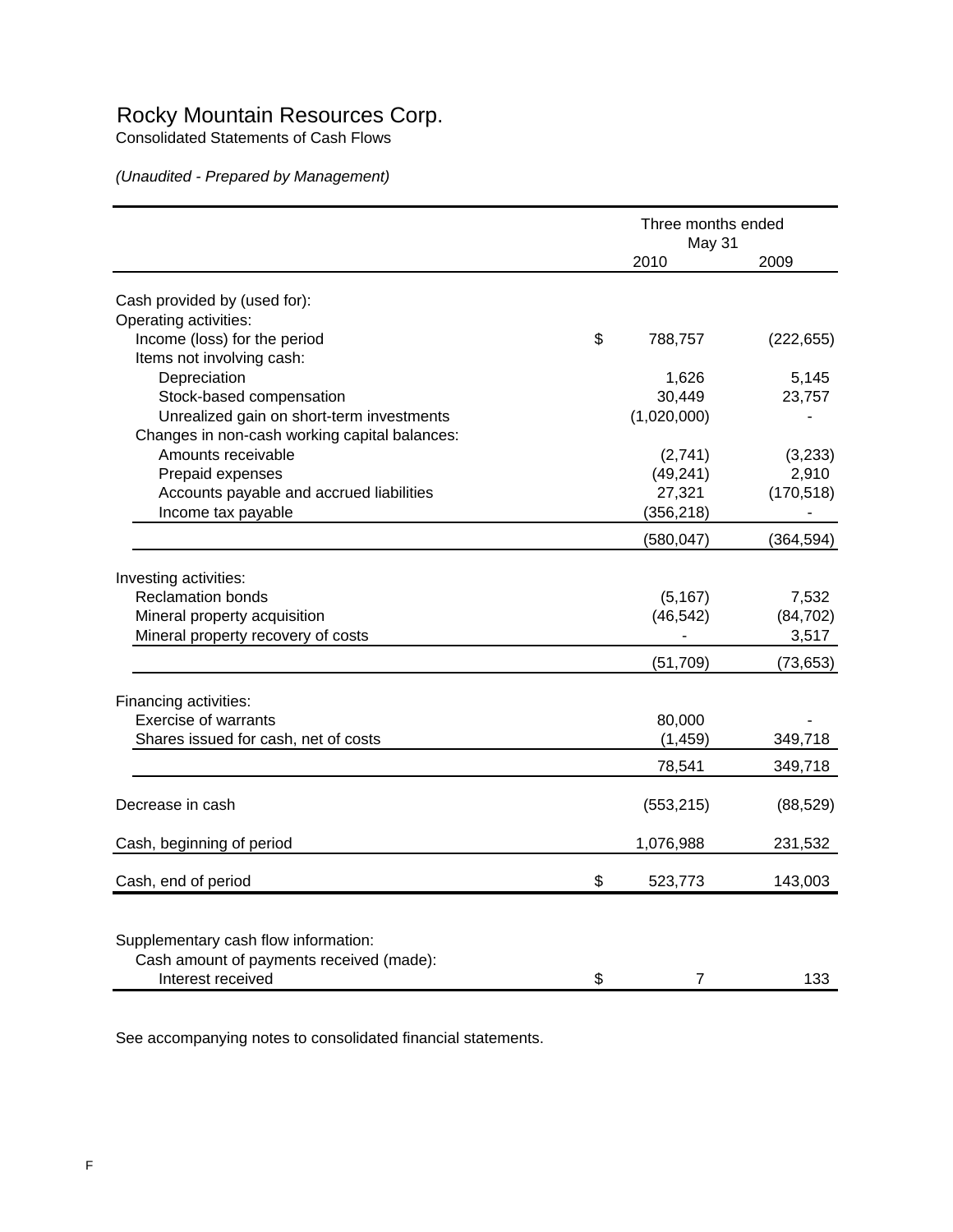1 Nature of operations and ability to continue as a going concern:

Rocky Mountain Resources Corp. is a public company whose shares trade on the TSX Venture Exchange ("TSX-V"). The Company is engaged principally in the acquisition, exploration and development of resource properties.

These consolidated financial statements were prepared on a "going concern" basis, which assumes that the Company will be able to realize its assets and discharge its liabilities in the normal course of business. At May 31, 2010, the Company had accumulated losses of \$980,243, had working capital of \$4,362,864, and expects to incur further losses in the development of its business.

The recovery of the Company's investment in resource properties and attainment of profitable operations is dependent upon financing being arranged by the Company to continue operations, and the discovery, development and profitable sale of commercial ore reserves. There can be no assurances that adequate financing will be available on a timely basis under acceptable terms to the Company or that the resource properties will be profitably developed. These consolidated financial statements do not include any adjustments that may result from the inability to secure financing or successfully develop its mineral properties, either of which would have a material adverse effect on the Company's business, results of operations and financial position.

#### 2 Basis of presentation:

l

These unaudited interim consolidated financial statements have been prepared in accordance with Canadian generally accepted accounting principles for interim financial statements. Accordingly, they do not include all of the information and footnotes required by generally accepted accounting principles for complete financial statements. In the opinion of management, the accompanying financial information reflects all adjustments, consisting primarily of normal and recurring adjustments considered necessary for fair presentation of the results for the interim period. Operating results for the three months ended May 31, 2010 are not necessarily indicative of the results that may be expected for the year ending February 28, 2011. These interim consolidated financial statements follow the same accounting policies as set out in Note 3 to the audited consolidated financial statements of the Company for the year ended February 28, 2010.

New Accounting Pronouncements:

International financial reporting standards ("IFRS")

In February 2008, The Canadian Accounting Standards Board confirmed that convergence to International Financial Reporting Standards ("IFRS") will be required in Canada. The Company will be required to report using IFRS beginning March 1, 2011 for interim and annual financial statements with appropriate comparative data from the prior year. The Company has begun the process of evaluating the impact of the change to IFRS.

Business combinations, consolidated financial statements and non-controlling interest

In January 2009, the CICA issued CICA Handbook Section 1582, "Business Combinations", Section 1601, "Consolidations", and Section 1602, "Non-Controlling Interests". These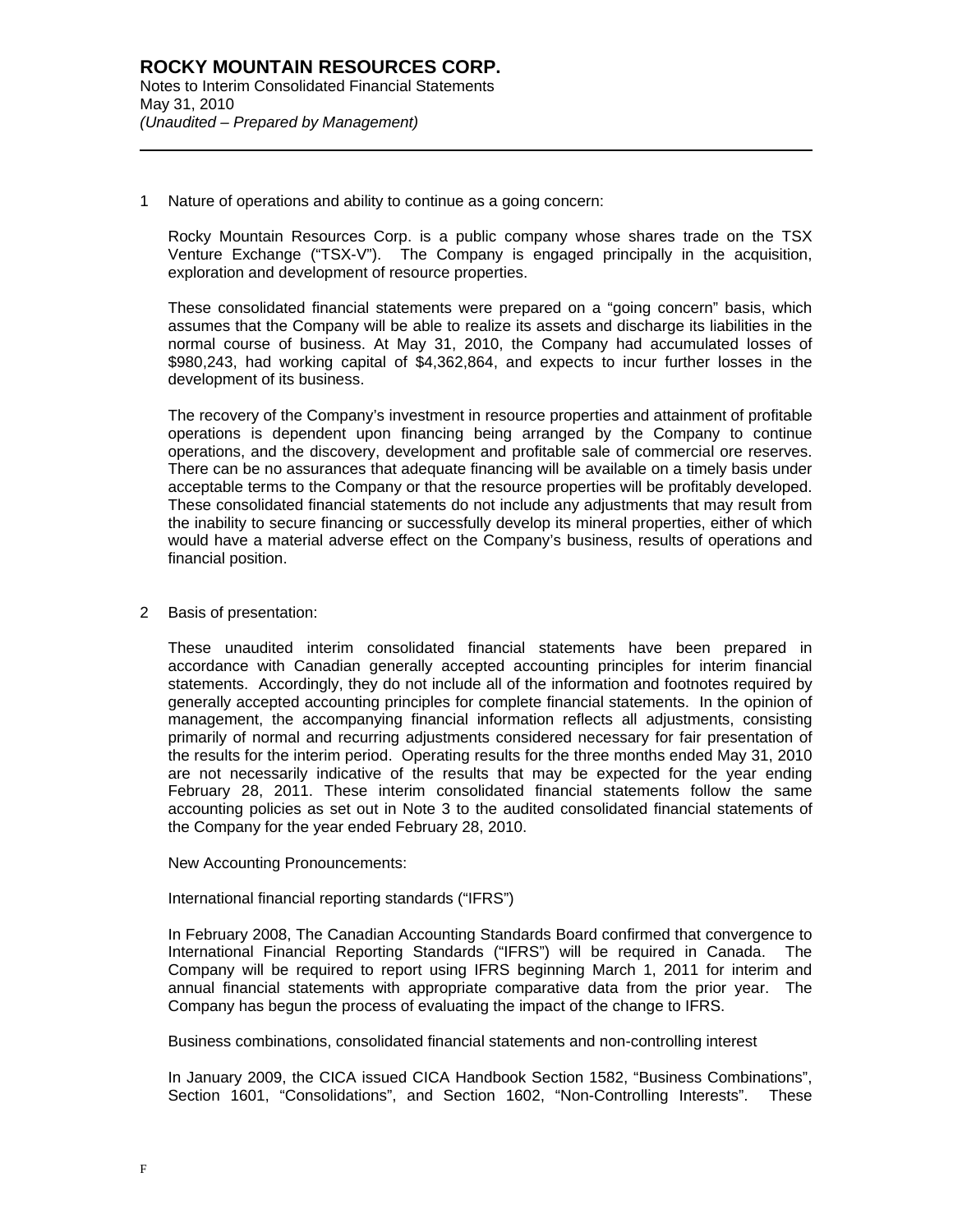l

sections replace the former Section 1581, "Business Combinations", and Section 1600, "Consolidated Financial Statements, and establish a new section for accounting for a noncontrolling interest in a subsidiary. Section 1582 establishes standards for the accounting for a business combination, and states that all assets and liabilities of an acquired business will be recorded at fair value. Obligations for contingent considerations and contingencies will also be recorded at fair value at the acquisition date. The standard also states that acquisition-related costs will be expensed as incurred and that restructuring charges will be expensed in the periods after the acquisition date. It provides the Canadian equivalent to IFRS 3, Business Combinations (January 2008). The section applies prospectively to business combinations for which the acquisition date is on or after the beginning of the first annual reporting period beginning on or after January 1, 2011.

Section 1601 establishes standards for the preparation of consolidated financial statements.

Section 1602 establishes standards for accounting for a non-controlling interest in a subsidiary in the preparation of consolidated financial statements subsequent to a business combination. It is equivalent to the corresponding provisions of IFRS International Accounting Standards ("IAS") 27, Consolidated and Separate Financial Statements (January 2008).

Sections 1601 and 1602 apply to interim and annual consolidated financial statements relating to fiscal years beginning on or after January 1, 2011. Earlier adoption of these sections is permitted as of the beginning of a fiscal year. All three sections must be adopted concurrently. The Company is currently evaluating the impact of the adoption of these sections.

3 Short-term investments:

At May 31, 2010, the Company had the following investments:

|                        | Number of<br>Common |             | Accumulated<br>Unrealized Gains |             |
|------------------------|---------------------|-------------|---------------------------------|-------------|
|                        | <b>Shares</b>       | Cost        | (Losses)                        | Fair Value  |
| Stonegate Agricom Ltd. | 6,000,000           | \$3,000,000 | 1,020,000                       | \$4,020,000 |

# 4 Equipment:

|                  | February 28,<br>2010 | Additions | <b>Disposals</b> | May 31,<br>2010 |
|------------------|----------------------|-----------|------------------|-----------------|
| Field equipment  |                      |           |                  |                 |
| Cost             | \$28,680             | ۰         | -                | \$28,680        |
| Depreciation     | (12, 427)            | (1, 482)  | -                | (13,909)        |
| Office equipment |                      |           |                  |                 |
| Cost             | 2,794                | -         | ۰                | 2,794           |
| Depreciation     | (947)                | (144)     | -                | (1,091)         |
|                  | \$18,100             | (1,626)   |                  | \$16,474        |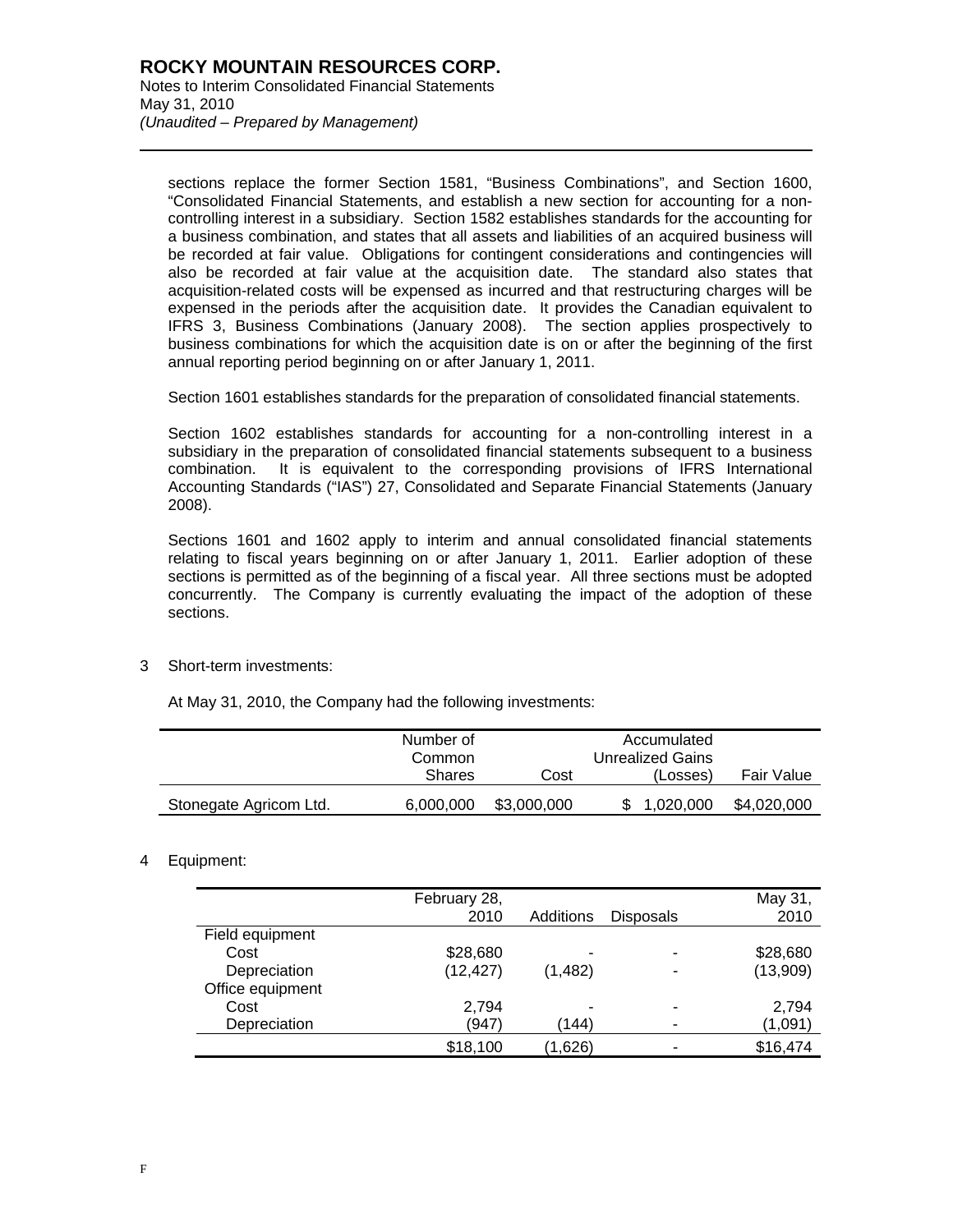5 Mineral properties:

l

(a) The summary of mineral property acquisition costs is as follows:

|                        | February 28, | Additions /      | Recovery of | May 31,   |
|------------------------|--------------|------------------|-------------|-----------|
|                        | 2010         | <b>Disposals</b> | costs       | 2010      |
| Gibellini, Nevada, USA | \$696,833    | \$46,542         | ۰           | \$743,375 |

(b) The details of exploration expenditures incurred and expensed on the Company's mineral properties during the three month period ended May 31, 2010 are as follows:

|                                  | Gibellini |
|----------------------------------|-----------|
| <b>Exploration expenditures:</b> |           |
| General                          | 38,945    |
| Property maintenance             | 2,692     |
| Drilling                         | 19,350    |
| Metallurgy                       | 5,367     |
| Engineering                      | 5,854     |
| Water                            | 2,432     |
| <b>Environmental Permitting</b>  | 11,480    |
| Exploration                      | 1,232     |
|                                  | 87,352    |

The details of exploration expenditures incurred and expensed on the Company's mineral properties during the three month period ended May 31, 2009 are as follows:

|                                  | Gibellini | Paris Foothills | Total  |
|----------------------------------|-----------|-----------------|--------|
|                                  |           |                 | \$     |
| <b>Exploration expenditures:</b> |           |                 |        |
| Assays and analysis              | 789       |                 | 789    |
| Engineering and consulting       |           | 13,167          | 13,167 |
| Field office and supplies        | 8,884     | 3,801           | 12,685 |
| Reproduction and drafting        |           | 551             | 551    |
| Travel and accommodation         | 1.776     | 2.761           | 4,537  |
|                                  | 11,449    | 20,280          | 31,729 |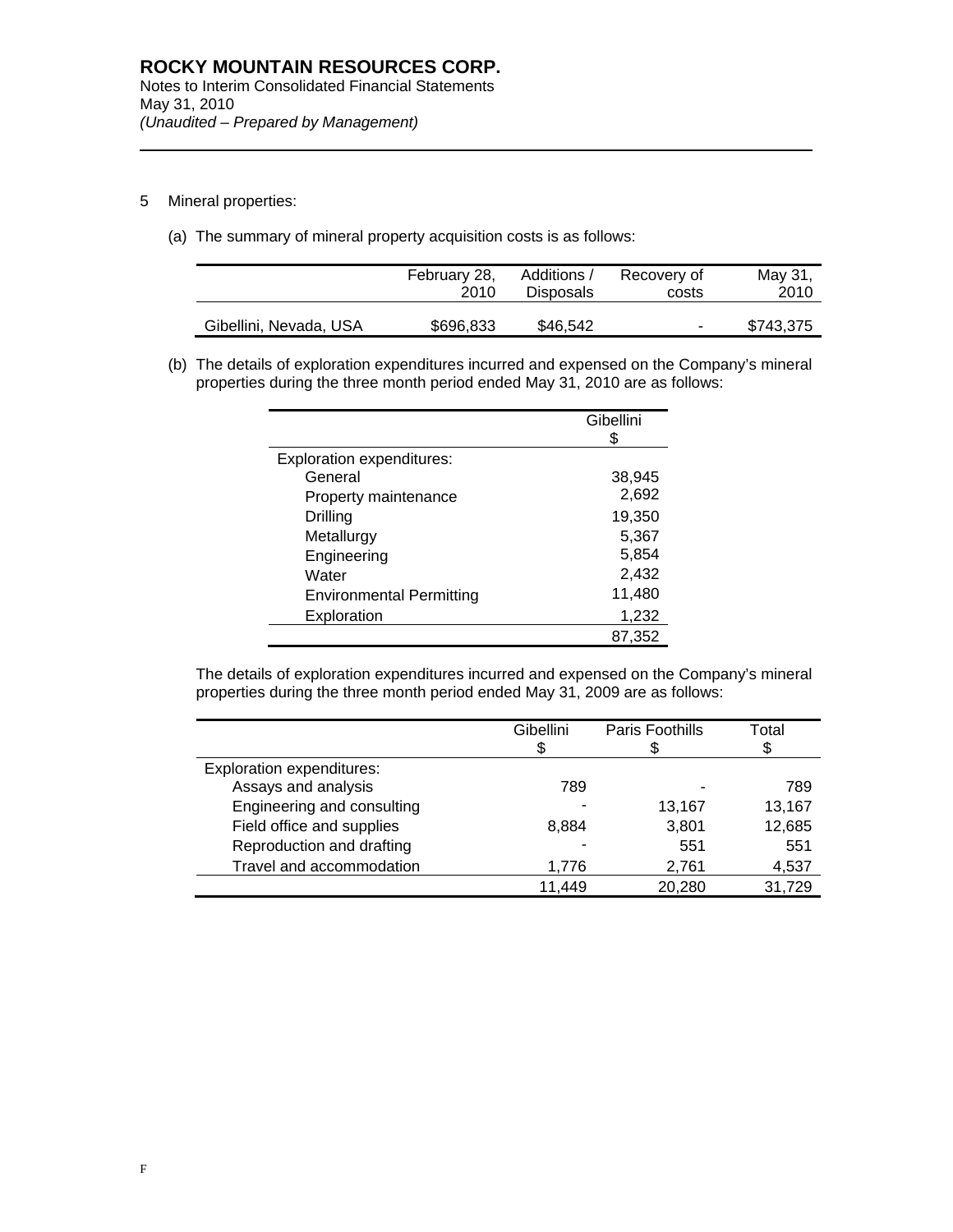# 6 Share capital:

l

## (a) Authorized:

Unlimited number of common shares without par value.

(b) Issued:

|                                | Number of     |               |
|--------------------------------|---------------|---------------|
|                                | <b>Shares</b> | Stated Amount |
|                                |               |               |
| Balance, February 28, 2010     | 17,938,815    | \$5,343,455   |
| Issued on exercise of warrants | 200,000       | 80,000        |
| Less: share issue costs        | -             | (1,459)       |
| Balance, May 31, 2010          | 18,138,815    | \$5,421,996   |

# (c) Share purchase options:

The continuity of share purchase options is as follows:

|                                 |          | Balance.     |         |            | Balance.  |
|---------------------------------|----------|--------------|---------|------------|-----------|
|                                 | Exercise | February 28, |         | Exercised/ | May 31,   |
| <b>Expiry Date</b>              | price    | 2010         | Granted | Cancelled  | 2010      |
| February 12, 2013               | \$1.30   | 190.000      |         |            | 190,000   |
| December 17, 2013               | \$0.40   | 25,000       |         |            | 25,000    |
| January 21, 2015                | \$0.35   | 1,200,000    |         |            | 1,200,000 |
| February 26, 2015               | \$0.35   | 25,000       |         |            | 25,000    |
| April 1, 2015                   | \$0.75   |              | 50,000  |            | 50,000    |
|                                 |          | 1,440,000    | 50,000  |            | 1,490,000 |
|                                 |          |              |         |            |           |
| Stock options exercisable       |          |              |         |            | 1,122,500 |
|                                 |          |              |         |            |           |
| Weighted average exercise price |          | \$0.48       | \$0.75  |            | \$0.49    |

On April 1, 2010, the Company granted 50,000 options exercisable on or before April 1, 2015 at a price of \$0.75 per share. Of these options, 37,500 were subject to vesting provisions: 25% vested on the grant date and 25% vest each four months from the date of grant. The Company recorded a stock based compensation expense of \$10,597 during the current quarter and will record additional expense of \$17,661 as the remaining options become vested.

The fair value of the stock options granted were calculated using a Black-Scholes option pricing model assuming the following:

| Risk free interest rate         | 2.89%   |
|---------------------------------|---------|
| Expected dividends              | --      |
| Expected stock price volatility | 99.6%   |
| Expected life                   | 5 years |

.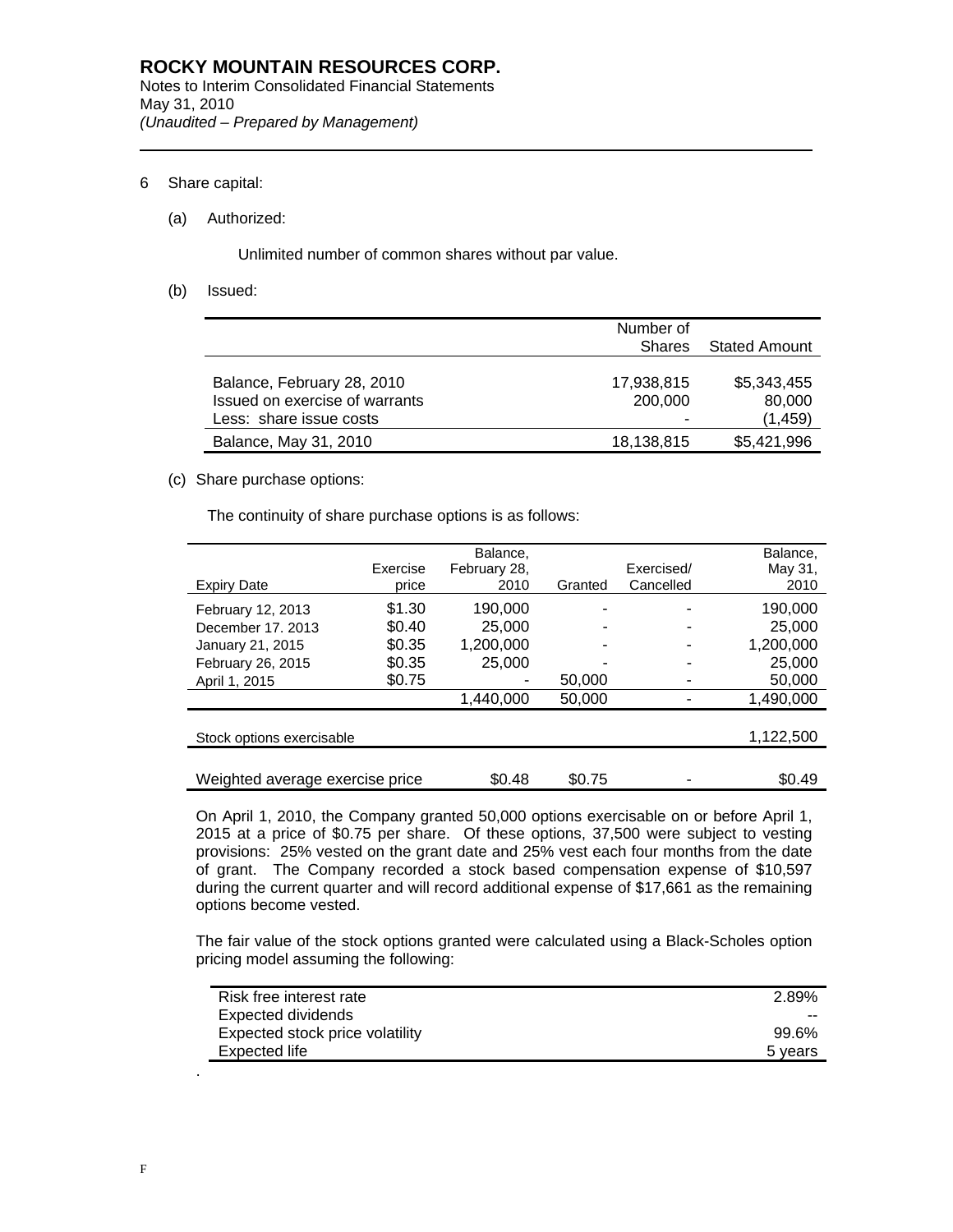# (d) Share purchase warrants:

l

Warrants outstanding at May 31, 2010 are as follows:

|                                    | Exercise         | Balance,<br>February 28, |         |                | Balance,<br>May 31,    |
|------------------------------------|------------------|--------------------------|---------|----------------|------------------------|
| <b>Expiry Date</b>                 | price            | 2010                     | Granted | Exercised      | 2010                   |
| October 3, 2010<br>August 26, 2011 | \$0.40<br>\$0.40 | 2,045,666<br>1,199,999   |         | (200,000)<br>- | 1,845,666<br>1,199,999 |
|                                    |                  | 3,245,665                |         | (200,000)      | 3,045,665              |
| Weighted average<br>exercise price |                  | \$0.40                   |         |                | \$0.40                 |

## (e) Contributed surplus:

The continuity of contributed surplus is as follows:

|                             | Number of                |           |           | Amounts  |           |  |
|-----------------------------|--------------------------|-----------|-----------|----------|-----------|--|
|                             | Options                  | Warrants  | Options   | Warrants | Total     |  |
| Balance, February 28, 2010  | 1.440.000                | 3.245.665 | \$695,852 | \$3,719  | \$699,571 |  |
| Granted during the period   | 50.000                   |           | 10.598    | ٠        | 10,598    |  |
| Amortized during the period | $\overline{\phantom{a}}$ |           | 19.851    | ٠        | 19,851    |  |
| Exercised during the period | ٠                        | (200,000) |           | ۰        |           |  |
| Balance, May 31, 2010       | 1,490,000                | 3,045,665 | \$726,301 | 3.719    | \$730,020 |  |

7. Related party transactions:

Related party transactions not otherwise disclosed on these financial statements consist of:

- (a) Office facilities and administrative services of \$12,000 to a company with a director and two officers in common;
- (b) Accounts payable to a company with a director and two officers in common of \$4,725.

The above transactions were in the normal course of business and were measured at the exchange amount which is the amount agreed to by the related parties.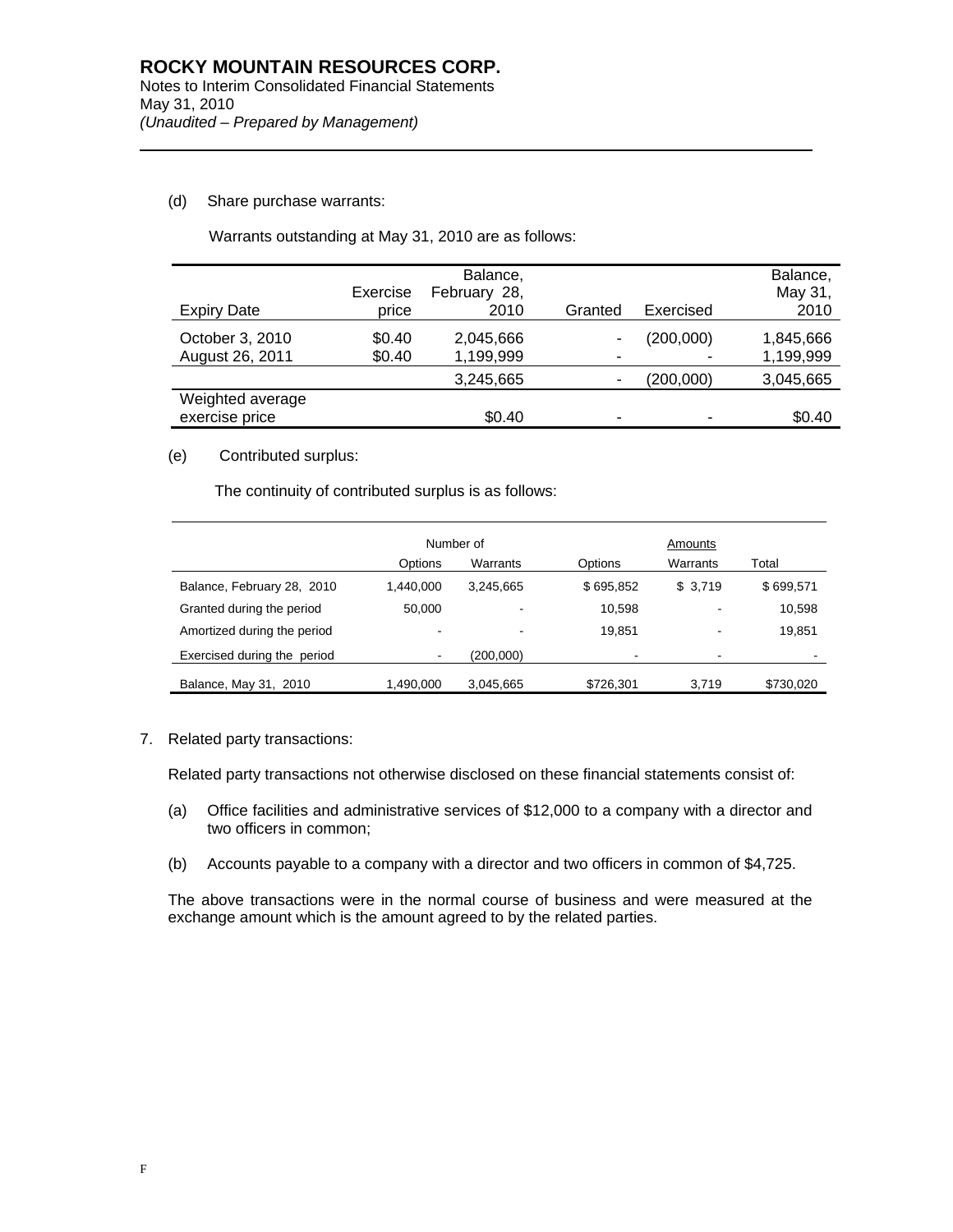### 8. Segment disclosures:

l

The Company considers itself to operate in a single segment, being mineral exploration and development. Geographic information is as follows:

|                             | Canada<br>\$ | <b>United States</b> | Total<br>\$ |
|-----------------------------|--------------|----------------------|-------------|
| May 31, 2010:               |              |                      |             |
| Loss (Gain) from operations | (903,752)    | 114.995              | (788, 757)  |
| Identifiable assets         | 4,446,639    | 968,156              | 5,414,795   |
| May 31, 2009:               |              |                      |             |
| Loss from operations        | 60,857       | 161,798              | 222,655     |
| Identifiable assets         | 90,554       | 1,003,205            | 1,093,759   |

#### 9. Financial instruments and risk management:

As at May 31, 2010, the Company's financial instruments are comprised of cash, short-term investments, accounts payable and accrued liabilities. The fair value of cash, short-term investments, accounts payable and accrued liabilities approximate their carrying value due to their short-term maturity.

Financial instruments measured at fair value on the balance sheet are summarized in levels of fair value hierarchy as follows:

| Assets                 | Level 1     | Level 2                  | Level 3                  | Total       |
|------------------------|-------------|--------------------------|--------------------------|-------------|
| Cash                   | \$523,773   | $\overline{\phantom{a}}$ | $\blacksquare$           | \$523,773   |
| Short-term investments | 4,020,000   |                          |                          | \$4,020,000 |
| Total                  | \$4,543,773 |                          | $\overline{\phantom{a}}$ | \$4,543,773 |

The Company's risk exposures and the impact on the Company's financial instruments are summarized below:

#### Currency risk

The Company is exposed to the financial risk related to the fluctuation of foreign exchange rates. The Company operates in Canada and United States. A portion of the Company's expenses are incurred in US dollars. A significant change in the currency exchange rates between the Canadian dollar relative to the US dollar could have an effect on the Company's results of operations, financial position or cash flows. The Company has not hedged its exposure to currency fluctuations. As at May 31, 2010, the Company held the following US dollar denominated current assets and liabilities:

|                      | US\$       |
|----------------------|------------|
| Cash                 | 118,437    |
| Prepaid              | 49.558     |
| Accounts payable     | (53, 874)  |
| Income taxes payable | (143, 720) |
| Net exposure         | 29,599)'   |